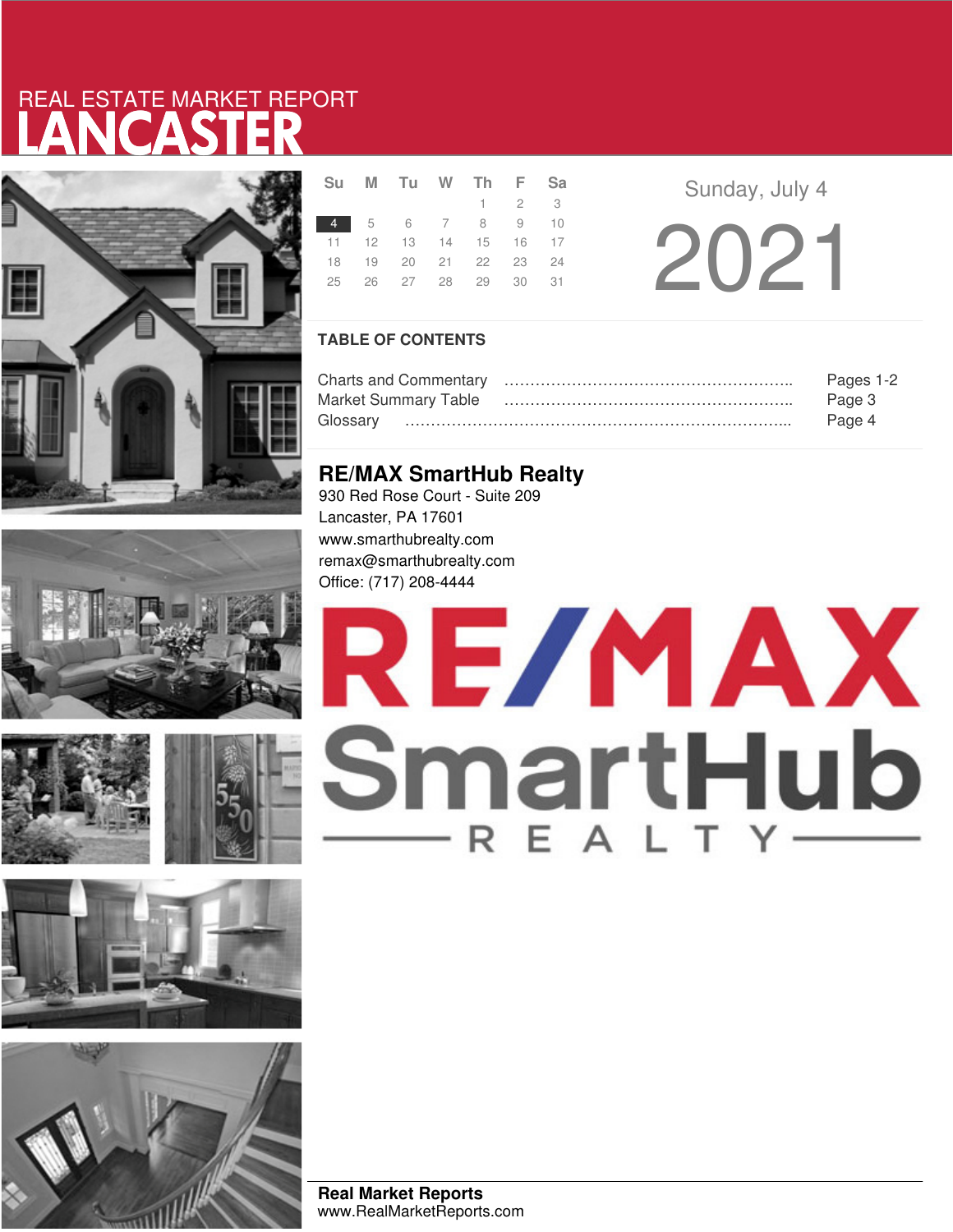

Sunday, July 4, 2021

*Let's take a look*

at the real estate market. Currently there are 988 sales pending in the market overall, leaving 446 listings still for sale. The resulting pending ratio is 68.9% (988 divided by 1,434). So you might be asking yourself, that's great... but what exactly does it mean? I'm glad you asked!

The pending ratio indicates the supply & demand of the market. Specifically, a high ratio means that listings are in demand and quickly going to contract. Alternatively, a low ratio means there are not enough qualified buyers for the existing supply.

**"Current inventory is described as very active."**

Office: (717) 208-4444 RE/MAX SmartHub Realty remax@smarthubrealty.com

Taking a closer look, we notice that the \$250K - \$300K price range has a relatively large number of contracts pending sale.

We also notice that the \$350K - \$400K price range has a relatively large inventory of properties for sale at 58 listings. The average list price (or asking price) for all properties in this market is \$416,643.





A total of 2874 contracts have closed in the last 6 months with an average sold price of \$280,526. Breaking it down, we notice that the \$200K - \$250K price range contains the highest number of sold listings.

Alternatively, a total of 503 listings have failed to sell in that same period of time. Listings may fail to sell for many reasons such as being priced too high, having been inadequately marketed, the property was in poor condition, or perhaps the owner had second thoughts about selling at this particular time. The \$150K - \$200K price range has the highest number of off-market listings at 63 properties.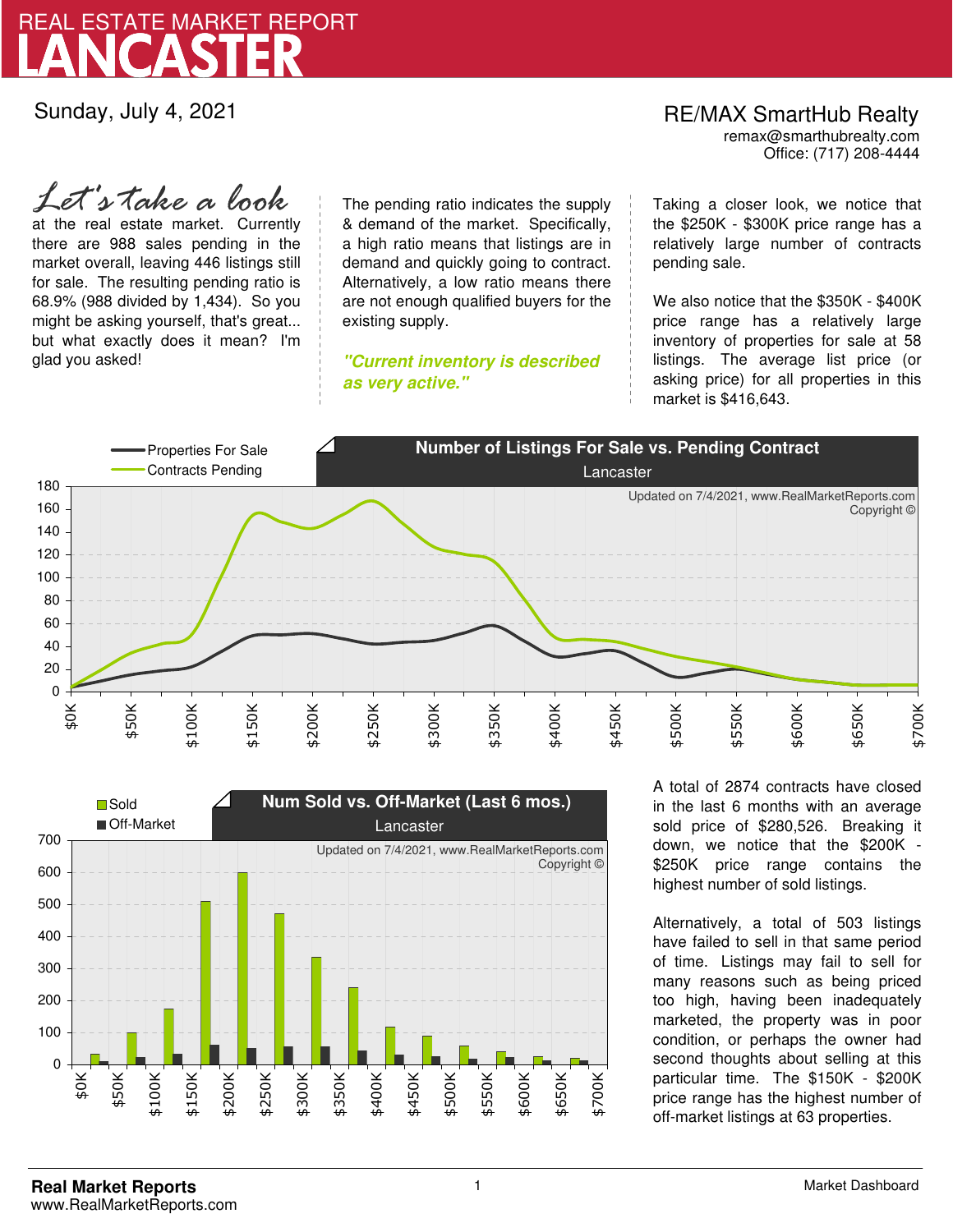# LANCASTER REAL ESTATE MARKET REPORT

Sunday, July 4, 2021

# RE/MAX SmartHub Realty remax@smarthubrealty.com

Office: (717) 208-4444

Looking at the chart to the right, you might be wondering why average days on market (DOM) is important. This is a useful measurement because it can help us to determine whether we are in a buyer's market (indicated by high DOM), or a seller's market (indicated by low DOM). Active listings (properties for sale) have been on the market for an average of 114 days.

Analysis of sold properties for the last six months reveals an average sold price of \$280,526 and 21 days on market. Notice that properties in the \$150K - \$200K price range have sold quickest over the last six months.

The recent history of sales can be seen in the two charts below. The average sold price for the last 30 days was \$299,555 with an average DOM of 16 days.

Since the recent DOM is less than the average DOM for the last 6 months, it is a positive indicator for demand. It is always important to realize that real estate markets can fluctuate due to many factors, including shifting interest rates, the economy, or seasonal changes.



## **"The average list-to-sales ratio for this area is 100.7%."**

Ratios are simple ways to express the difference between two values such as list price and sold price. In our case, we typically use the list-to-sale ratio to determine the percentage of the final list price that the buyer ultimately paid. It is a very common method to help buyers decide how much to offer on a property.

Analysis of the absorption rate indicates an inventory of 0.9 months based on the last 6 months of sales. This estimate is often used to determine how long it would take to sell off the current inventory of properties if all conditions remained the same. It is significant to mention that this estimate does not take into consideration any additional properties that will come onto the market in the future.



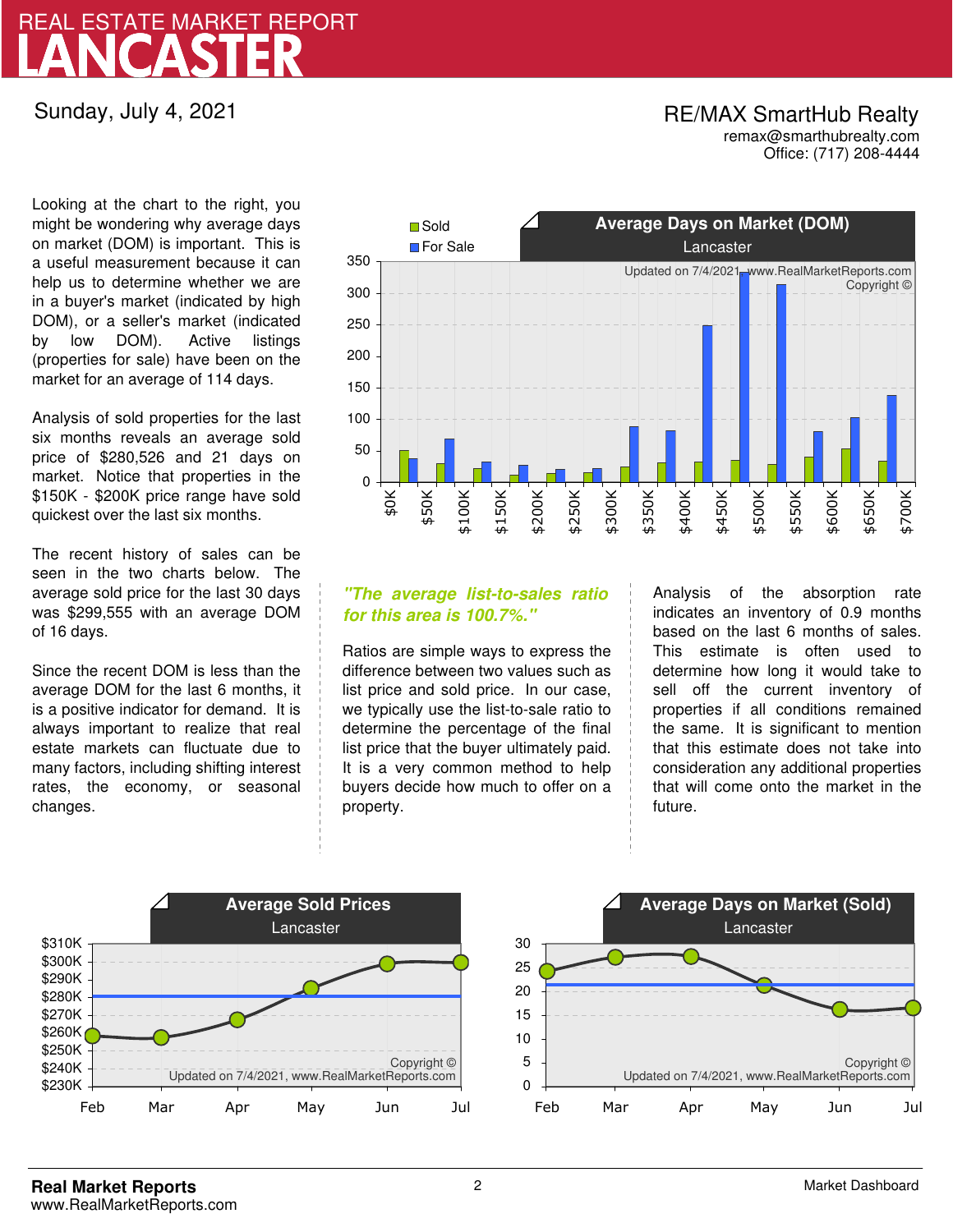# LANCASTER REAL ESTATE MARKET REPORT

Sunday, July 4, 2021

# RE/MAX SmartHub Realty

Office: (717) 208-4444 remax@smarthubrealty.com

|                                    |                    | <b>Contracts Pending [2]</b> |            |                   |                |                               | Off-Market in the Last 6 Months [3] |              |            |                   |                   | <b>Absorption Rate</b> |  |              |      |
|------------------------------------|--------------------|------------------------------|------------|-------------------|----------------|-------------------------------|-------------------------------------|--------------|------------|-------------------|-------------------|------------------------|--|--------------|------|
|                                    |                    | For Sale <sup>[1]</sup>      |            |                   |                | Sold in the Last 6 Months [4] |                                     |              |            |                   |                   |                        |  |              |      |
|                                    | <b>Price Range</b> | Total                        | Avg        | Avg               | Total          | Pending                       | <b>Total</b>                        | <b>Total</b> | Avg        | Avg Orig          | Avg               | Avg                    |  | List to      | Mos. |
| Min.                               | Max.               | <b>Num</b>                   | <b>DOM</b> | <b>List Price</b> | <b>Num</b>     | Ratio                         | <b>Num</b>                          | <b>Num</b>   | <b>DOM</b> | <b>List Price</b> | <b>List Price</b> | <b>Sold Price</b>      |  | <b>Sales</b> |      |
| \$0                                | \$49,999           | 4                            | 38         | \$30,830          | 4              | 50.0%                         | 10                                  | 33           | 51         | \$36,976          | \$35,097          | \$33,130               |  | 94.4%        | 0.7  |
| \$50,000                           | \$99,999           | 15                           | 69         | \$74,120          | 34             | 69.4%                         | 23                                  | 100          | 30         | \$83,086          | \$81,450          | \$77,746               |  | 95.5%        | 0.9  |
| \$100,000                          | \$149,999          | 22                           | 33         | \$132,777         | 50             | 69.4%                         | 33                                  | 174          | 22         | \$133,698         | \$133,023         | \$130,737              |  | 98.3%        | 0.8  |
| \$150,000                          | \$199,999          | 49                           | 27         | \$176,284         | 154            | 75.9%                         | 63                                  | 510          | 12         | \$172,723         | \$173,920         | \$175,375              |  | 100.8%       | 0.6  |
| \$200,000                          | \$249,999          | 51                           | 21         | \$227,719         | 143            | 73.7%                         | 52                                  | 600          | 15         | \$219,265         | \$222,426         | \$224,097              |  | 100.8%       | 0.5  |
| \$250,000                          | \$299,999          | 42                           | 23         | \$274,938         | 167            | 79.9%                         | 57                                  | 472          | 16         | \$268,294         | \$267,117         | \$269,834              |  | 101.0%       | 0.5  |
| \$300,000                          | \$349,999          | 45                           | 88         | \$328,038         | 127            | 73.8%                         | 58                                  | 336          | 25         | \$309,714         | \$316,828         | \$321,556              |  | 101.5%       | 0.8  |
| \$350,000                          | \$399,999          | 58                           | 82         | \$379,819         | 114            | 66.3%                         | 45                                  | 241          | 31         | \$359,406         | \$366,941         | \$371,208              |  | 101.2%       | 1.4  |
| \$400,000                          | \$449,999          | 31                           | 249        | \$422,711         | 48             | 60.8%                         | 31                                  | 119          | 33         | \$408,420         | \$414,964         | \$421,410              |  | 101.6%       | 1.6  |
| \$450,000                          | \$499,999          | 36                           | 333        | \$473,219         | 44             | 55.0%                         | 25                                  | 90           | 35         | \$460,632         | \$465,611         | \$469,990              |  | 100.9%       | 2.4  |
| \$500,000                          | \$549,999          | 13                           | 314        | \$521,614         | 31             | 70.5%                         | 18                                  | 59           | 29         | \$512,127         | \$514,564         | \$519,972              |  | 101.1%       | 1.3  |
| \$550,000                          | \$599,999          | 20                           | 81         | \$574,473         | 22             | 52.4%                         | 24                                  | 41           | 41         | \$566,196         | \$570,236         | \$569,996              |  | 100.0%       | 2.9  |
| \$600,000                          | \$649,999          | 11                           | 103        | \$628,936         | 11             | 50.0%                         | 12                                  | 27           | 54         | \$621,228         | \$626,899         | \$621,835              |  | 99.2%        | 2.4  |
| \$650,000                          | \$699,999          | 6                            | 138        | \$680,983         | $6\phantom{.}$ | 50.0%                         | 12                                  | 21           | 34         | \$670,208         | \$672,665         | \$670,589              |  | 99.7%        | 1.7  |
| \$700,000                          | $+$                | 43                           | 224        | \$1,247,950       | 33             | 43.4%                         | 40                                  | 51           | 47         | \$966,152         | \$963,558         | \$950,648              |  | 98.7%        | 5.1  |
| <b>Market Summary &gt;&gt;&gt;</b> |                    | 446                          | 114        | \$416,643         | 988            | 68.9%                         | 503                                 | 2,874        | 21         | \$276,049         | \$278,632         | \$280,526              |  | 100.7%       | 0.9  |

Status = [1] ACT; [2] PND; [3] WTH, EXP, CNL; [4] CLS

CountyOrParish = Lancaster

PropertyType = Residential

1

Date Range = 01/03/2021 to 07/04/2021 Data believed to be accurate but not guaranteed.